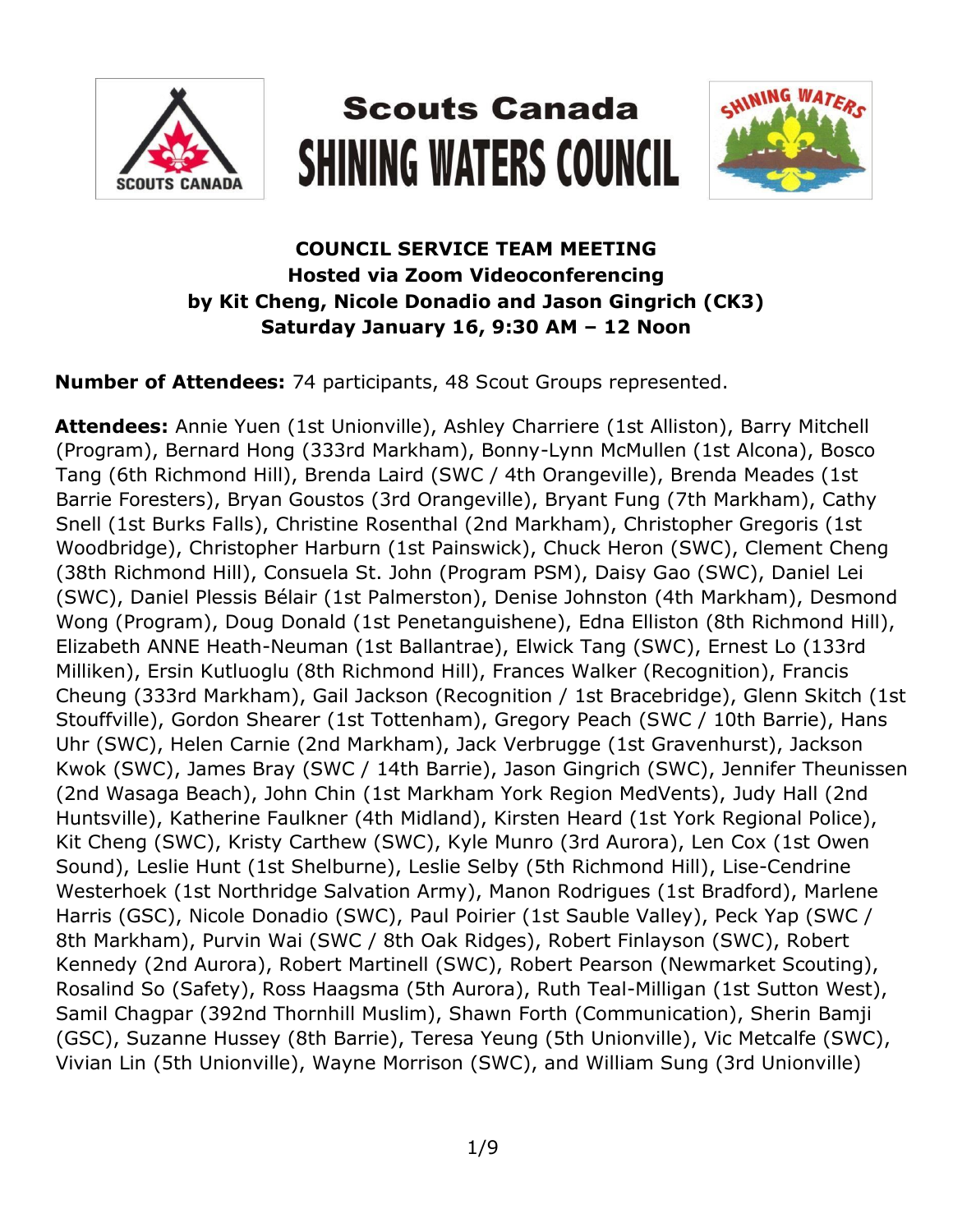**Absent:** 100th Markham, 10th Richmond Hill, 1192nd Markham, 1st Chesley, 1st Coldwater, 1st Creemore, 1st Elmvale, 1st Everett, 1st Flesherton, 1st Hong Kong Canadian, 1st Lucknow, 1st Maple, 1st Mapleview, 1st Mildmay, 1st Mount Albert, 1st Mount Forest, 1st Nottawa, 1st Orillia, 1st Port Elgin, 1st Richmond Hill, 1st Simcoe County MedVents, 1st Simcoe Phoenix, 1st Thornhill, 1st York Region MedVents (Newmarket), 22nd Markham, 23rd Markham, 2nd Keswick, 2nd Listowel, 2nd Unionville, 2nd Washago, 3rd Bracebridge, 3rd Collingwood, 3rd Parry Sound, 4<sup>th</sup> Barrie, 5th Hanover, and 7th Milliken Mills.

**Regrets:** Jim Finnigan (1<sup>st</sup> Lucknow)

# **PLAN:**

## **Welcome…**CK3

Promptly at 9:30 Kit C welcomed everyone, wished them a Happy New year and briefly reviewed the [agenda](https://www.scouts.ca/assets/uploads/councils/shiningwaters/council_meetings/2021-01-16/SWC%20Council%20Service%20Team%20Meeting%20Agenda%20-%20202101.pdf) .

Kit C noted that all the meeting materials and pertinent reading materials are located on the Council website here: [Shining Waters: Council Meetings January 16, 2021](https://www.scouts.ca/councils/central/shining-waters/council-meetings.html) .

Kit explained how the videoconference would proceed primarily using the slide deck here: [SWC CST Meeting Council key 3 Updates -](https://www.scouts.ca/assets/uploads/councils/shiningwaters/council_meetings/2021-01-16/SWC%20CST%20Meeting%20-%20January%2016,%202021.pdf) 202101 . **If anyone had questions** throughout the meeting, the "chat" feature on Zoom could be used or go to the website Slido.com [slide 7], Event #SWC0116 and ask there. The most popular questions would be answered first during the meeting while others would be answered during the "Recap Session / Parking Lot Items" or in writing following the meeting. **See the Council website Jan 16 Council meeting link above for any updates: "Meeting Q&A – 202101"**

# **Moment of Reflection – Gone Home…**CK3

Kit paused for a few moments to remember two active Scouters who passed since our last Council meeting; Elwood "Addie" Addison, 1st Burk's Falls and Phil Stevens, 1st Alliston (personal details available on request from the Secretary).

# **Minutes Approval (October 17, 2020) & Action Items Reviewed**...Bob M

Several points remained from October 17 most of which were addressed by Nicole D secretarially and are inserted here (the minutes deemed approved by consensus as updated below):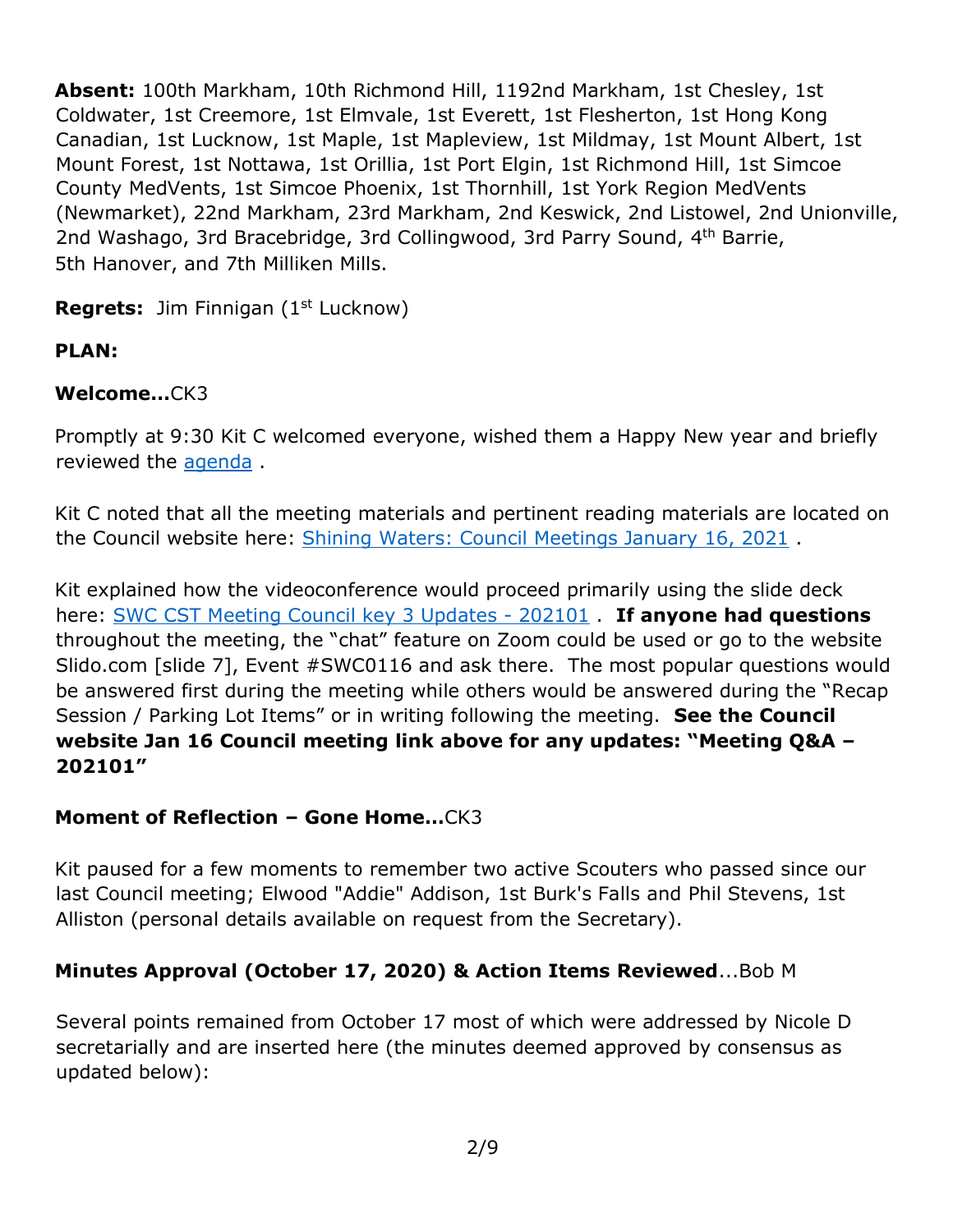- **DO: Breakout Session Recap**
	- Vic M and Team ("Outdoors"): . . .
		- "**Liability Insurance**". "An update will be issued specifically what SC requires" for insurance during Outside activities – a number voiced concerns over liability. **Action: Nicole D. Response** (Nicole D): Email sent to GSSs for distribution to GCs December 1, 2020.
	- Vic M and Team ("Inclusivity"): . . .
		- "**No One Left Behind**". "Parents were not fully aware of NOLB when registering youth." A notification to parents before filling out the registration was suggested. It was identified "to be investigated and an update posted on the Council website." **Action: Nicole D. Response**  (Nicole D): The following link has been sent to Vic M and Les S: [How to](https://help.scouts.ca/hc/en-ca/articles/360000445283-How-to-register-a-1st-time-youth-participant-Step-by-step)  [register or renew a youth participant](https://help.scouts.ca/hc/en-ca/articles/360000445283-How-to-register-a-1st-time-youth-participant-Step-by-step) [Secretarial Note: **For all GCs:**  The link to NOLB for your parents is: [No One Left Behind](https://www.scouts.ca/programs/no-one-left-behind.html) and scroll down to "MEMBERSHIP SUBSIDIES (REGISTRATION FEES) - How to Apply".
	- Daisy G and Team: . . .
		- "**Annual Group/Financial Reports**". There was a need for a reminder to Groups for the Nov 30 deadline. **Action: Nicole D. Response** (Nicole D): E-mail went to all GSS and RMs October 19, 2020.
	- Greg P and Team ("Morale and Engagement"): ...
		- "**Group charter stickers**". Are they available? **Action: Nicole D. Response** Nicole D. According to John Parks of COSC's Member Services in Oshawa, "**the Annual Charter stickers are no longer produced and sent to the groups**." (by e-mail Jan 16).
- **REVIEW: Parking Lot**
	- "**Group Registration – Setting Fees**" (Chuck H) Certain Scout Groups within the Council had still not set their value for Group fees for SY 2021. **Action: Chuck H. Response** (Chuck H). Affected Groups were sent at least two reminders in some cases including offers of support.

#### **Safety Moments…**Hans U

- **Volunteer Readiness.** All are reminded that all active Scouters need to remain compliant; eg, PRC which can be done online (myBackCheck.com) after the initial PRC.
- **Social Platform.** Be aware of social platforms being used and the information being inputed especially using correspondence apps such as Messenger. Personal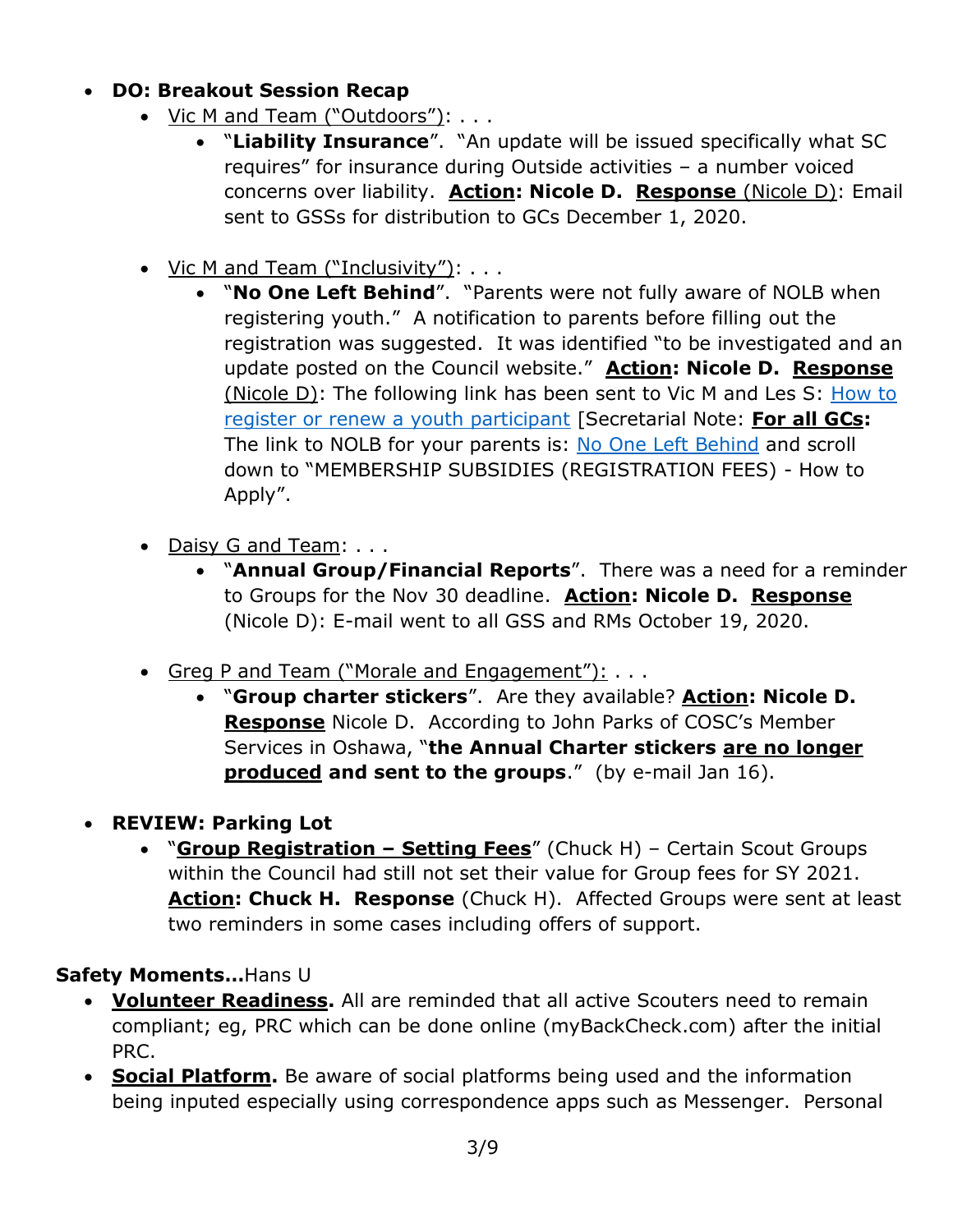info can be recorded, stolen, etc so, do your research. Contact Hans U if you require assistance: [uhr.hans@gmail.com](mailto:uhr.hans@gmail.com) .

**General Updates...**Kit C [See Slide Presentation: **SWC CST Meeting Council Key 3** [Updates -](https://www.scouts.ca/assets/uploads/councils/shiningwaters/council_meetings/2021-01-16/SWC%20CST%20Meeting%20-%20January%2016,%202021.pdf) 202101]

- **Council Perspectives**... Kit C [Slides 8-18]
	- Kit outlined the Council's perspectives how we might be perceiving/reacting to the current pandemic circumstances and our youth – and offered some advice/comments on the way ahead.
	- He reviewed three questions at **SWC CST Meeting Council Key 3 Updates -**[202101,](https://www.scouts.ca/assets/uploads/councils/shiningwaters/council_meetings/2021-01-16/SWC%20CST%20Meeting%20-%20January%2016,%202021.pdf) slides 11-14 noting (from BP quotes) that:
		- **The most worth-while thing is to try to put happiness into the lives of others.**
		- **A Scout smiles and whistles under all circumstances.**
		- **Success in training the [youth] depends largely on the [Scouter's] own personal example.**
	- In summary to all Scouters [slide 15]:
		- Stay Positive
		- Think Future Don't try to compare ourselves with the past (and this relates to many of our Council's decisions)
		- Youth NEED Scouting Youth NEED Us!
		- Food for Thought: Who are the Real Heroes (Answer all of you, who stay during the challenge)
		- No "Ivory Tower" talk All Council Leadership Team Members are either Section/Group Scouters or have extensive Education Experience (Master Degree+)
	- $\bullet$  Tips [slide 16]:
		- Recognize Youth + Scouters
		- Constant Communication
		- Recognize things are not the same (and be up front with parents, youths, and Scouters)
		- At this moment, our Retention may not be comparable to past years but not all youth are "truly lost" - people will come back and new people will join (just like the Q2 Stock Market Example)
		- It's ALL about people
	- Questions (from running list on Slido.com):
		- **Registration and change to Scouting Year (SY) 2021**…Kit C
			- The change to move to a new SY based on the calendar year was made at National Council before March 2020.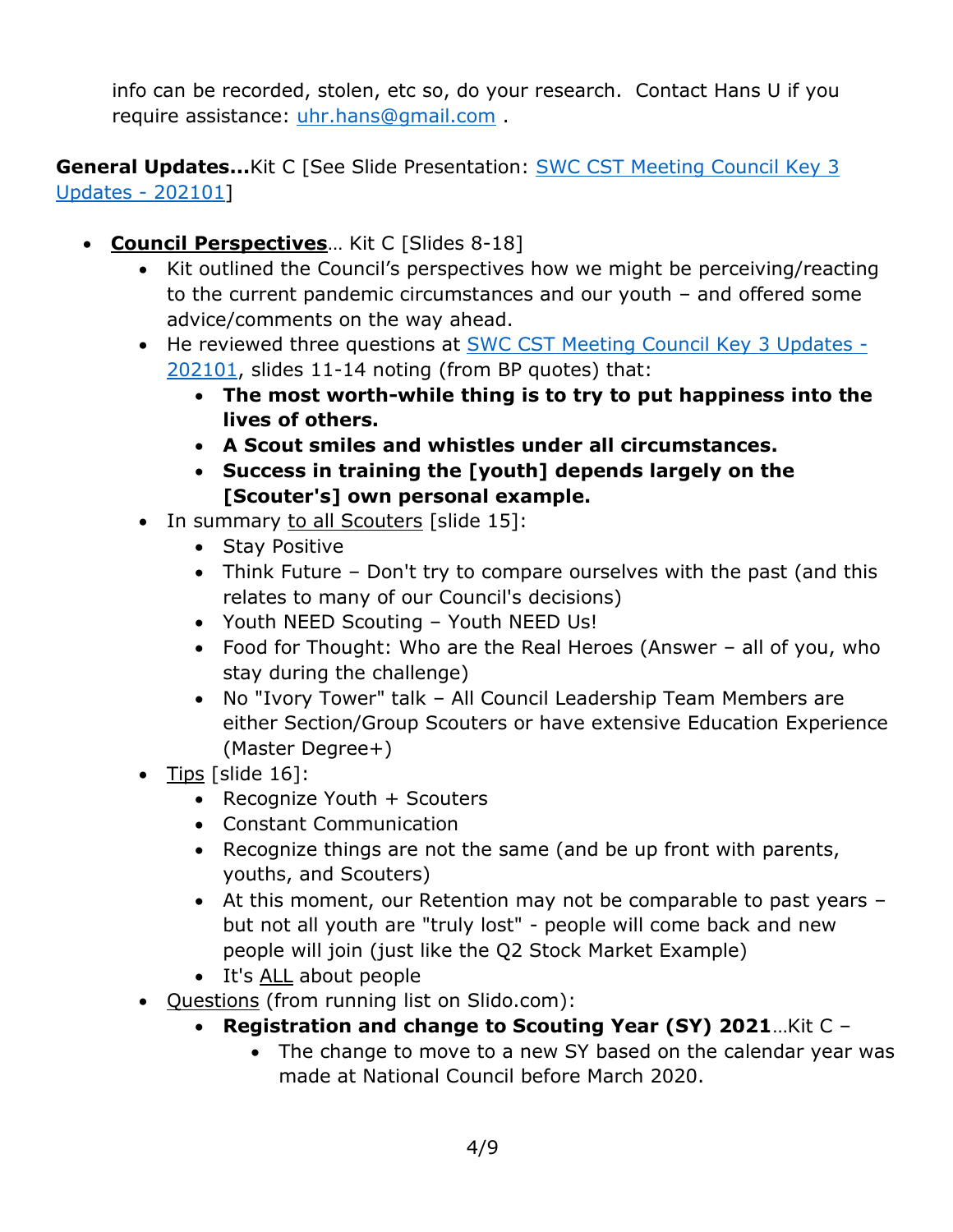- There is a large retention drop between sections and starting the SY in January should improve better linking between sections for those youth who are uncertain thereby improving retention.
- Unfortunately, the first new SY is implemented during a pandemic; National is committed to reviewing this SY.
- The logistical issues of joining only for 4 months is noted discuss with your respective GSS/RM
- **Pro-rated SY 2021 registration fees**…Kit Reduced fees for youth joining later than Jan 1 are not likely and not currently being considered.
- **Our Next Step** … Nicole D [Slides 19-23]
	- **Scouter Development Opportunities** Upcoming Workshops [slide 19]
		- ScoutED. January 30 and February 20 for Scouters in year  $1$ completing their WB1 for the Canadian Path.
		- Scouting Orientation and Intro for Applicant Scouters. February 9 for Scouters working through screening and training requirements.
		- Emergency Response Plans for Adventure Application Forms. Likely mid-to-late February.
	- **Retention and Recruitment Resources** [slide 20]
		- Retention. Template letters being made available (soon) for Groups to use to send to parents – your GSS and RM can work with you in using this resource.
		- Recruitment Resources. Includes toolkit and pre-crafted social media messages and images found here [Brand Centre: Recruitment.](https://www.scouts.ca/resources/brand-centre/recruitment.html) If you want assistance using Facebook ads, please speak to your GSS or RM or to Nicole directly.
		- Volunteer Recruitment Resources. New artwork available (we will include in an email to everyone).
	- **Comparing Scouting vs Other Virtual and At-Home Youth Programs** [slide 21]
		- Scouts  $$230$  (base fee) = annual membership
		- "Techykids" Coding Program \$165/month
		- "The STEAM Project" \$159/8 weeks (Minecraft course)
		- Town of Bradford "Crafty Kits" \$20-\$50 per kit (no facilitation)
		- Scouting remains excellent value for money even if virtually delivered
	- **Scout Coffee Recap** [slide 22]
		- Shining Waters Council sold \$12,150.99 in Scout Coffee this fall, with \$4,252.89 going back to Scout Groups! [Secretarial Note: See SWC [Weekly Round-Up for January 17th, 2020](https://myemail.constantcontact.com/Weekly-Round-Up--Great-Canadian-Scouting-Adventure--Spring-Fundraising-and-More-.html?soid=1129242636205&aid=dYV5PyfrzWU) for further details]
	- **Spring (Upcoming) Fundraising Update** [slide 23 Details to come]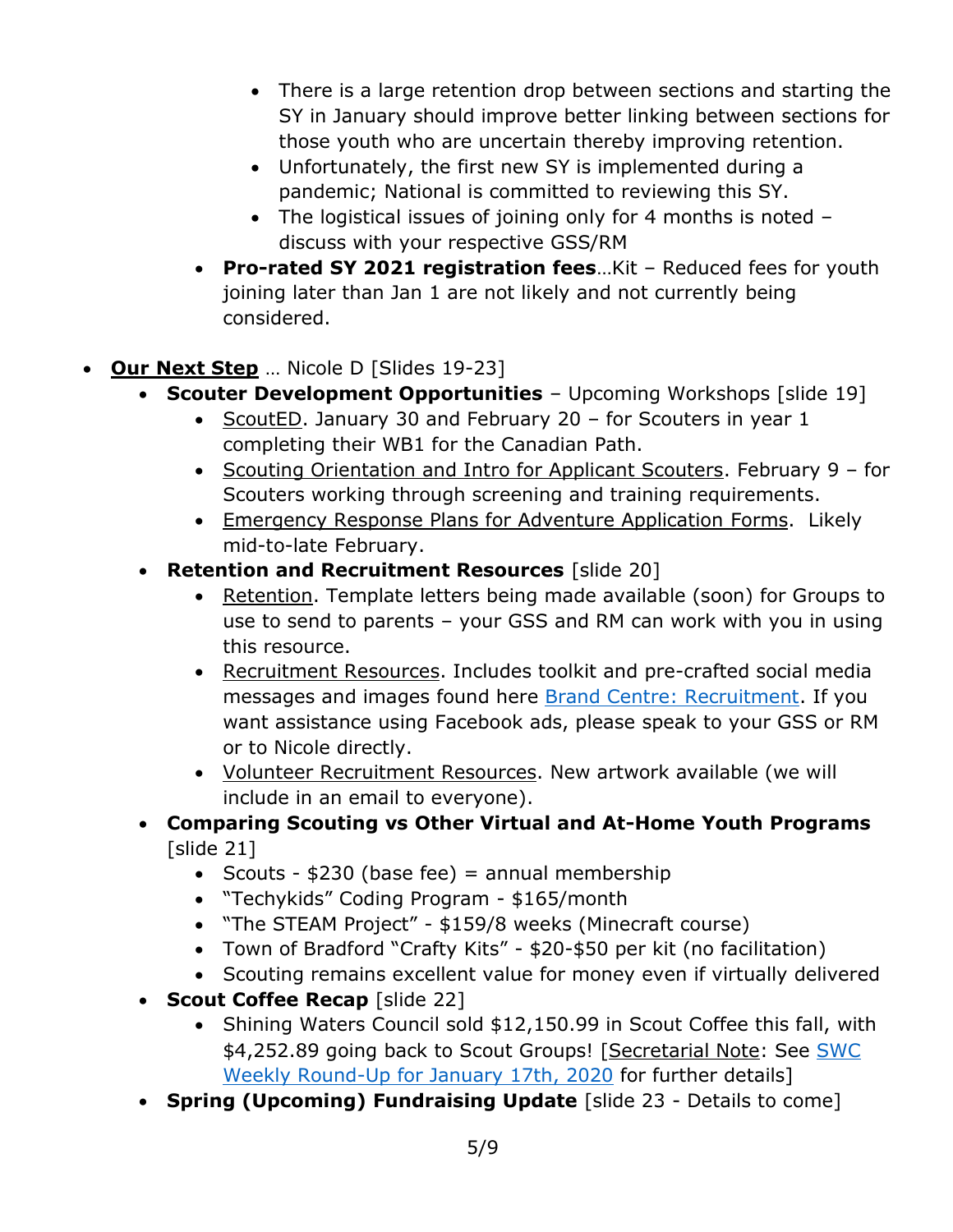- Scout Seeds: February 1-March 31
- Scout Popcorn: April 1-May 30
- **Program Update** … Consuela S [See Program Updates [Scout Week, Scout Ed,](https://www.scouts.ca/assets/uploads/councils/shiningwaters/council_meetings/2021-01-16/SWC%20CST%20Meeting%20-%20Program%20Updates%20Jan%2016,%202021.pdf)  [Activity Finder, and more](https://www.scouts.ca/assets/uploads/councils/shiningwaters/council_meetings/2021-01-16/SWC%20CST%20Meeting%20-%20Program%20Updates%20Jan%2016,%202021.pdf) ]
	- **Activity Finder** [slide 2]: Lots of "trail card"-like ideas for activities/adventures any season, anywhere.
	- The Great Canadian Scouting Adventure [slide 3] is underway: See details [SWC Weekly Round-Up for January 17th, 2020.](https://myemail.constantcontact.com/Weekly-Round-Up--Great-Canadian-Scouting-Adventure--Spring-Fundraising-and-More-.html?soid=1129242636205&aid=dYV5PyfrzWU)
	- **ScoutCon BC-Yukon** [Jan 23, 12-5:30 PM EST, slide 4]: See "Weekly Round-Up" above for details.
	- **ScoutEd** [slide 5]: See "Weekly Round-Up" above and "Our Next Step" above.
	- **Virtual ScoutWeek** [slide 6]: February 21-27, 2021. Something for everyone! Plan is currently being drafted – more details to be announced. Interested in volunteering to organize ScoutWeek (or any other programming)? Contact Consuela: [consuela.stjohn@scouts.ca.](mailto:consuela.stjohn@scouts.ca)
	- **Scouters' Mug-Up** [slide 7]: January 29, 7 PM EST and again at 9 PM EST. For all Scouters interested.
- **Communication Updates** … Wayne M [Communications Functional Team]
	- There are 46 on the "Team"; headed by Communications Commissioner Ella Misfeldt; Beth Leonienco-Burke is the Communications Coordinator.
	- The "team" issues "The Woggle" amongst other nationally released materials and is working on a new "New Scouter Welcome Book".
	- Week Jan 18, work starts on a national strategy for communications.
	- If any questions regarding needs that can't be found at the [Brand Centre](https://www.scouts.ca/resources/brand-centre/overview.html) or a graphic you need or you have a suggestion, contact [cft@scouts.ca.](mailto:cft@scouts.ca) See also [Communications Functional Team.](https://www.scouts.ca/resources/functional-teams/communications-functional-team/)
	- A video creation standard is now available.
	- Wish to volunteer your skills with graphics, web design, story-teller, translator, etc? Contact [cft@scouts.ca.](mailto:cft@scouts.ca)

# **Breakout Session (60 minutes) led by Relationship Manager (GSS/SRM)** … Kit C

- **Briefing** … Jason G [slide 26]
	- Noting the potential burnout from Zoom meetings, "teamwork makes dreams work" so:
		- How can we partner with neighbouring groups or any groups in our Council to provide programming consistently?
		- What do we need to get there?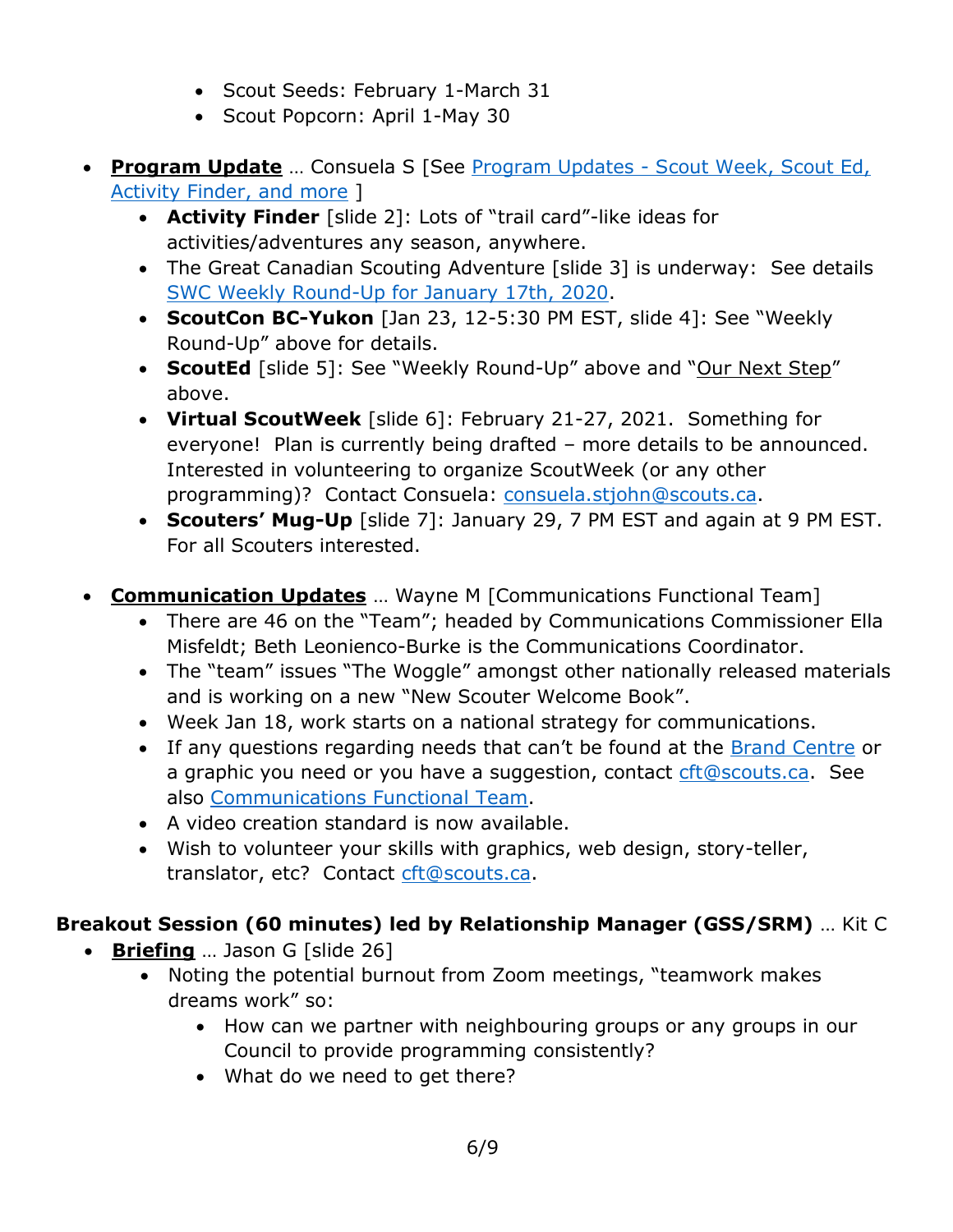- What support do we require from our RM or GSS to help facilitate the development of our partnerships and continue to offer Scouting to our communities?
- **Possible topics**:
	- Value of Scouting
	- Inter-Group Networking & Resource Sharing Opportunities
	- Success Stories
	- How can we be more inclusive?
	- Any topics as Groups see fit

## **DO:**

## **Breakout Session Recap Session…**Kit C

- $\div$  #2 Kristy C & Team:
	- Discussion was a good mental health check as we all try to keep youth and Scouters engaged
	- Within the Groups participating, half are actively programming
	- Linking across sections is highly encouraged
	- Must continue to engage with those who remain "wait and see"

Note: Remainder of Breakout Room spokespersons limited themselves to anything differently discussed . . .

- $\bullet$  #1 Daisy G & Team:
	- Mug-ups remain a useful tool amongst Scouters
	- Looking for how best to disseminate info while looking for lots of info; need rating system while finding an appropriate delivery system
- #4 Allan, Daniel, Jackson, Purvin:
	- Need to continue to encourage activity amongst the leadership
	- Intergroup networking is underway but there are concerns that some sections/Groups would lose youth while those where youth are not participating, suggest Scouters assist/join other sections/Groups
	- A survey to Groups to identify which sections are using Zoom activities and have outside Scouters join to become familiarized how to conduct activities
- #5 Mark, Marlene, Sherin:
	- Reviewed efforts of various Groups including Venturers and Rovers; eg, HAM radio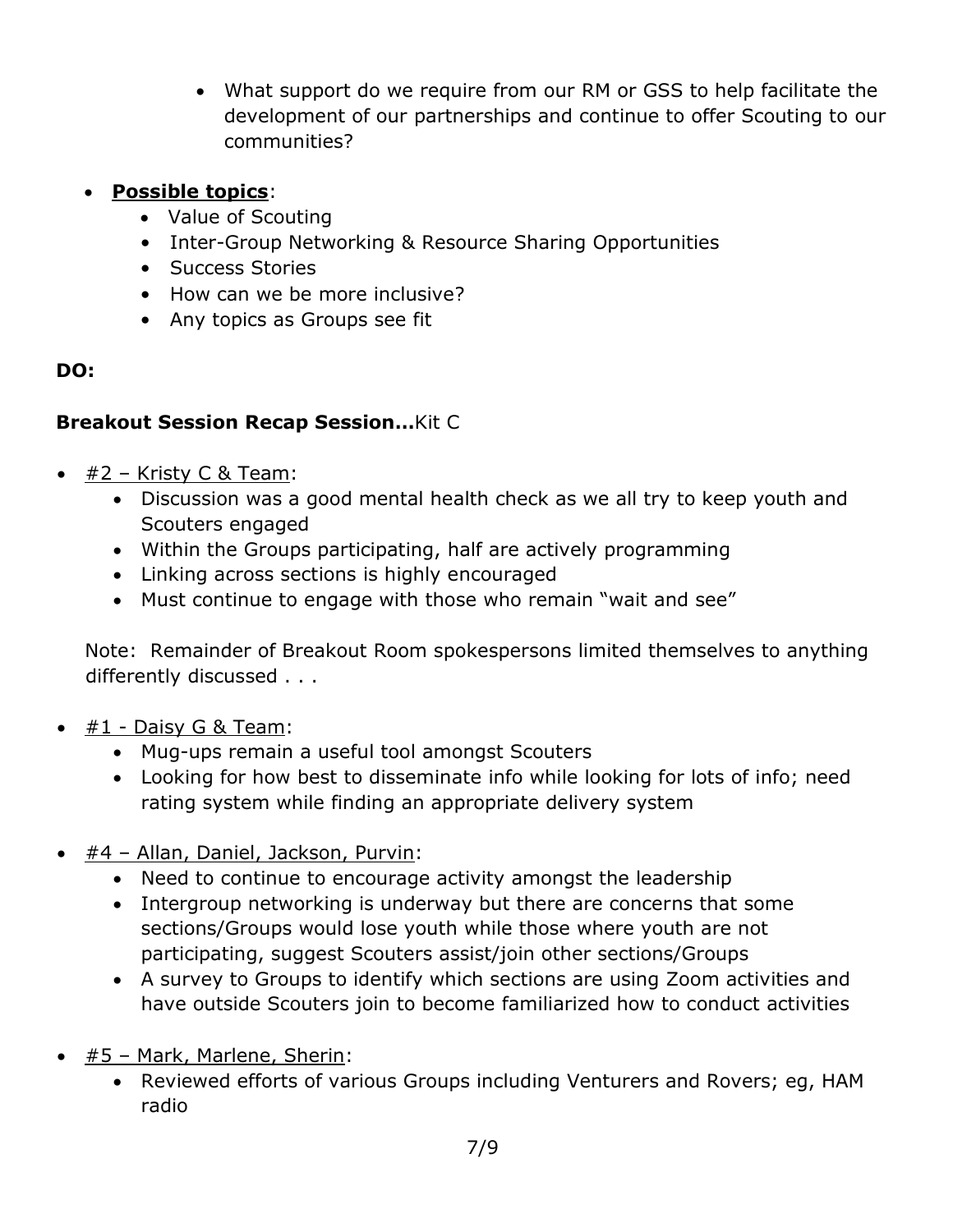- Don't wait for those who are not participating get on with those who are participating
- Many Groups have identified Scouts Canada (SC) shipping costs from Ottawa as a major issue now that the SC stores are closed; eg, standard-sized boxes requiring \$12 shipping regardless of how small the items are versus only a few dollars in the past. Kit suggested doing group/bulk purchases periodically and coordinate local pick-up to reduce costs. Also, call Customer Support to discuss shipping and identify cheaper options.

## **REVIEW**

## **Parking Lot…**CK3

- **Q&As** (Kit) The Zoom "chat" questions and those from Slido.com will be saved and replied if not replied during this meeting.
- **Any options for youth to join in September 2021 at a reduced fee**? SC will no doubt assess alternative options.
- **Registration – Use of Group Billing Codes (GBC)**. It is possible for Groups to accept registration fees eg, cash, cheque, etc directly from families through the use of GBCs and then the Group pays Scouts Canada within 30 days. Groups may apply for a GBC from the Central Ontario Service Centre using the info here: [Group Billing](https://help.scouts.ca/hc/en-ca/articles/115004469723-How-to-Use-Group-Billing-Codes)  [Codes](https://help.scouts.ca/hc/en-ca/articles/115004469723-How-to-Use-Group-Billing-Codes)
- **Can GCs be sent the Council meeting minutes**? All GCs are made aware by email once the minutes are approved and posted on the Council website. This takes about 1-2 weeks. [Secretarial Note: Throughout calendar year 2020, the minutes were posted latest six days after the meeting. Due to the high amount of memory required of the presentation slides, supporting and pre-reading materials, only links are provided in the minutes rather than as attachments]
- **Live Premiere of the Muslim Scout Fellowship Virtual Campfire**, Saturday, Jan 16, 5:30 PM (Council Facebook page). All were reminded: [MSF Canada -](https://www.youtube.com/watch?reload=9&fbclid=IwAR1TBeLW8BvoeRJKC_xhpmHiCvzKDFgsigevR5HZyNrhRza_V21PnRTVzOQ&v=lVmbIMqqZcI&feature=youtu.be) Virtual [Campfire 2020](https://www.youtube.com/watch?reload=9&fbclid=IwAR1TBeLW8BvoeRJKC_xhpmHiCvzKDFgsigevR5HZyNrhRza_V21PnRTVzOQ&v=lVmbIMqqZcI&feature=youtu.be)
- **Group/section meetings – any day of the week**! Nicole reminded everyone (especially during virtual-only) that meetings can happen any day of the week/over several days of the week including at times we would not consider previously. By spreading the meetings into smaller groups, the youth have more facetime.
- **• [International](https://www.scouts.ca/assets/uploads/councils/shiningwaters/council_meetings/2021-01-16/International%20Scouting%20Events%20Updates.pdf) Scouting Events Update**. Please see the update here: International [Scouting Events Update.](https://www.scouts.ca/assets/uploads/councils/shiningwaters/council_meetings/2021-01-16/International%20Scouting%20Events%20Updates.pdf)
- **Newsletter: The Woggle — Winter 2021**. Please see the Winter newsletter here: [The Woggle -](https://www.scouts.ca/news-and-events/newsletter-archives/woggle-winter-2021.html) Winter 2021.